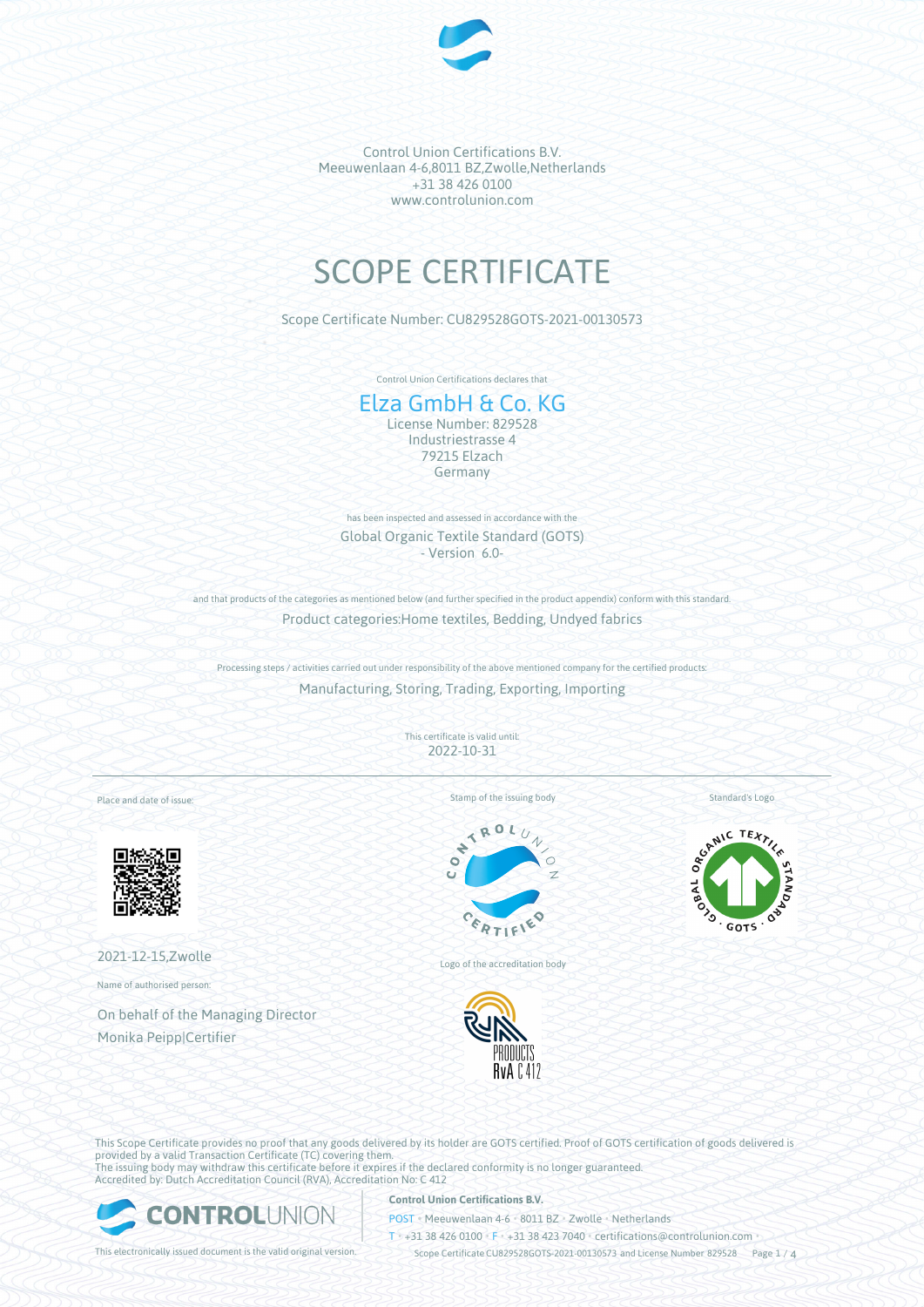

### **Elza GmbH & Co. KG Global Organic Textile Standard (GOTS)**

## **Products Appendix to Certificate no.CU829528GOTS-2021-00130573**

In specific the certificate covers the following products:

| <b>Product category</b> | <b>Product details</b>                  | <b>Material composition</b>                                                        | Label grade          |
|-------------------------|-----------------------------------------|------------------------------------------------------------------------------------|----------------------|
| <b>Bedding</b>          | Mattresses                              | 54.0%Organic Wool<br>20.0% Organic Flax (Linen)<br>26.0%Organic Cotton             | Organic              |
| <b>Bedding</b>          | Mattresses                              | 49.0%Organic Wool<br>51.0% Organic Cotton                                          | Organic              |
| <b>Bedding</b>          | Mattresses [Futon]                      | 100.0%Organic Cotton                                                               | Organic              |
| <b>Bedding</b>          | Mattresses [Futon]                      | 13.0%Organic Cotton<br>87.0%Organic Wool                                           | Organic              |
| <b>Bedding</b>          | Mattresses [Futon]                      | 22.0% Conventional Other [Horsehair]<br>70.0%Organic Wool<br>8.0%Organic Cotton    | Made With<br>Organic |
| Bedding                 | Mattresses [Mattress Protector]         | 100.0%Organic Cotton                                                               | Organic              |
| <b>Bedding</b>          | Mattresses [Mattress Protector]         | 4.0%Organic Cotton<br>20.0%Organic Cotton<br>76.0%Organic Flax (Linen)             | Organic              |
| Bedding                 | Mattresses [Topper]                     | 60.0%Organic Wool<br>25.0% Organic Cotton<br>15.0% Conventional Other [Peat Fibre] | Made With<br>Organic |
| <b>Bedding</b>          | Mattresses [Topper]                     | 26.0%Organic Cotton<br>74.0%Organic Wool                                           | Organic              |
| <b>Bedding</b>          | Mattresses [Topper]                     | 75.0%Organic Wool<br>25.0%Organic Cotton                                           | Organic              |
| <b>Bedding</b>          | Pillows, cushions                       | 10.0% Organic Cotton<br>90.0%Organic Wool                                          | Organic              |
| <b>Bedding</b>          | Pillows, cushions                       | 35.0%Organic Cotton<br>65.0%Organic Wool                                           | Organic              |
| <b>Bedding</b>          | Pillows, cushions [Husk/Millet Filling] | 100.0%Organic Cotton                                                               | Organic              |
| <b>Bedding</b>          | Pillows, cushions [Latex Filling]       | 100.0%Organic Cotton                                                               | Organic              |
| Home textiles           | Blankets, bedspreads, quilts [Duvet]    | 59.0%Organic Wool<br>26.0%Organic Cotton<br>15.0%Conventional Other [Peat Fibre]   | Made With<br>Organic |
| Home textiles           | Blankets, bedspreads, quilts [Duvet]    | 74.0%Organic Wool<br>26.0%Organic Cotton                                           | Organic              |
| Home textiles           | Blankets, bedspreads, quilts [Duvet]    | 28.0%Organic Cotton<br>14.0%Conventional Other [Peat Fibre]<br>58.0%Organic Wool   | Made With<br>Organic |
| Home textiles           | Blankets, bedspreads, quilts [Duvet]    | 72.0%Organic Wool<br>28.0%Organic Cotton                                           | Organic              |
| Home textiles           | Blankets, bedspreads, quilts [Duvet]    | 51.0%Organic Wool<br>36.0%Organic Cotton<br>13.0% Conventional Other [Peat Fibers] | Made With<br>Organic |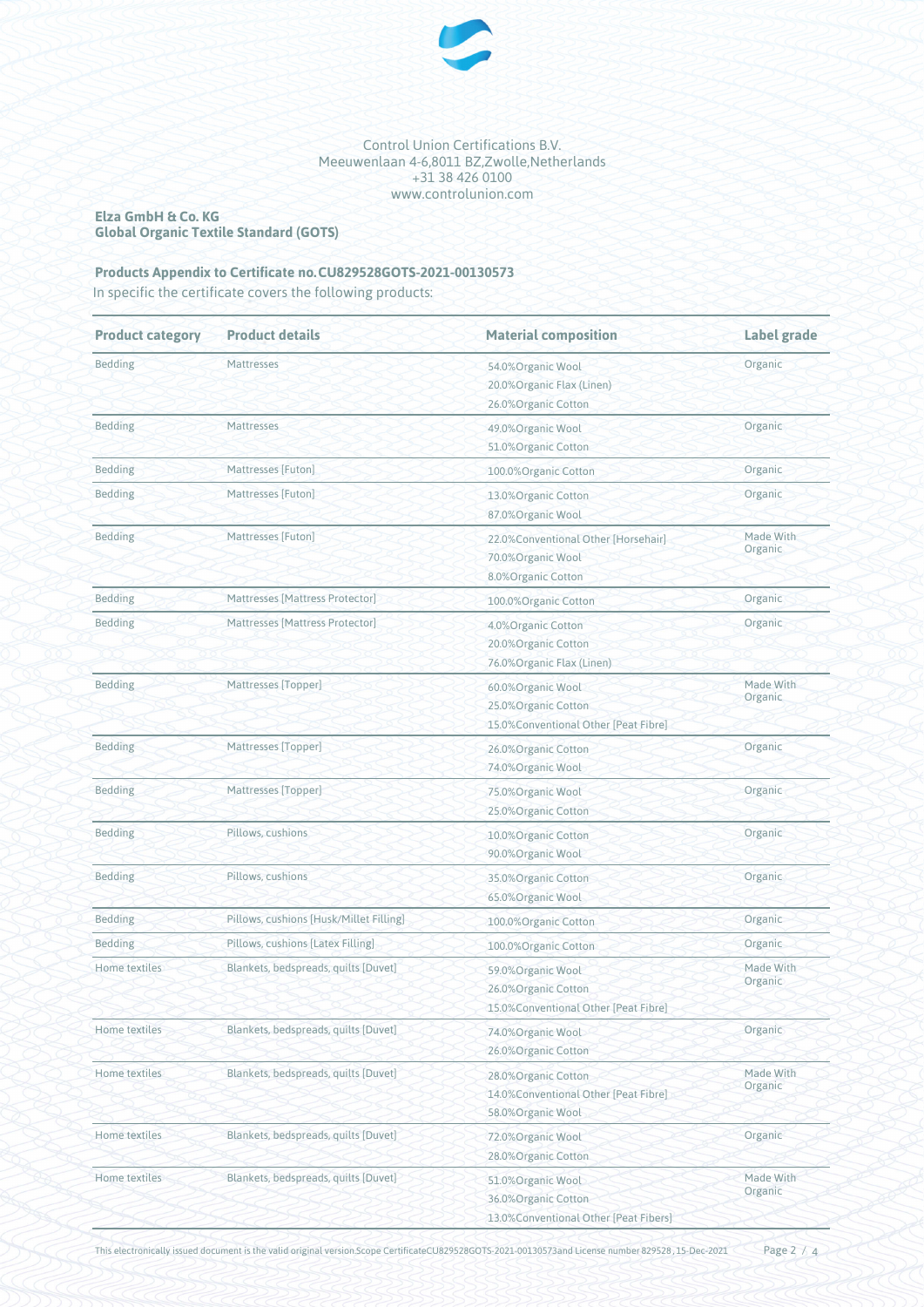

### **Elza GmbH & Co. KG Global Organic Textile Standard (GOTS)**

| <b>Product category</b> | <b>Product details</b>               | <b>Material composition</b>           | Label grade          |
|-------------------------|--------------------------------------|---------------------------------------|----------------------|
| Home textiles           | Blankets, bedspreads, quilts [Duvet] | 37.0%Organic Cotton                   | Organic              |
|                         |                                      | 63.0%Organic Wool                     |                      |
| Home textiles           | Blankets, bedspreads, quilts [Duvet] | 46.0%Organic Cotton                   | Made With<br>Organic |
|                         |                                      | 43.0% Organic Wool                    |                      |
|                         |                                      | 11.0%Conventional Other [Peat Fibers] |                      |
| Home textiles           | Blankets, bedspreads, quilts [Duvet] | 54.0%Organic Wool                     | Organic              |
|                         |                                      | 46.0%Organic Cotton                   |                      |
| Home textiles           | Mattresses [Futon]                   | 89.0%Organic Wool                     | Organic              |
|                         |                                      | 11.0%Organic Cotton                   |                      |
| Home textiles           | Pillows, cushions [pillow case]      | 100.0%Organic Cotton                  | Organic              |
| <b>Undyed fabrics</b>   | Non-woven fabrics                    | 100.0%Organic Cotton                  | Organic              |

Place and date of issue:



2021-12-15,Zwolle

Name of authorised person:

On behalf of the Managing Director Monika Peipp|Certifier

Stamp of the issuing body



Logo of the accreditation body



Standard's logo



This electronically issued document is the valid original version.Scope CertificateCU829528GOTS-2021-00130573and License number 829528, 15-Dec-2021 Page  $3/4$